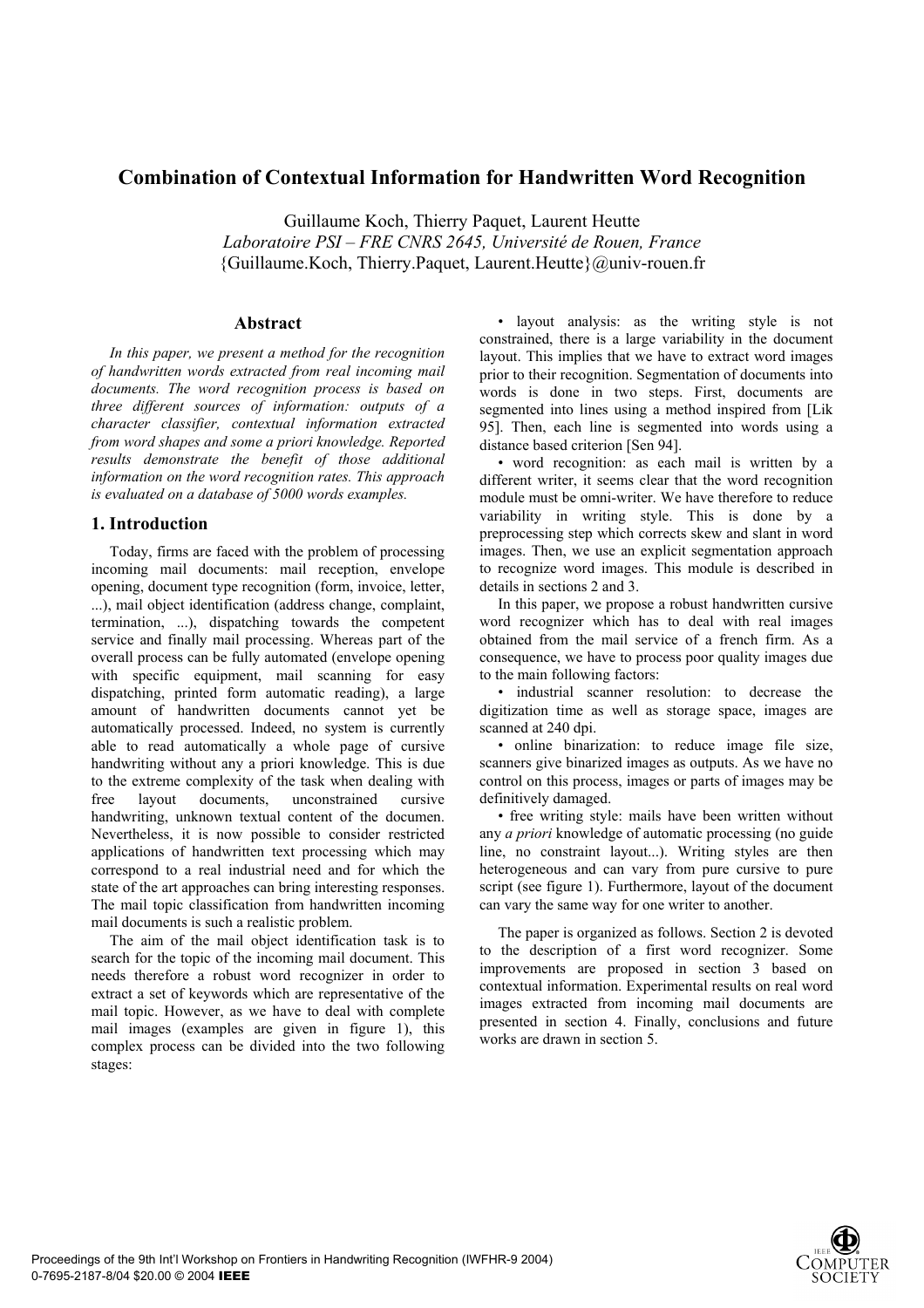

### **Figure 1: Complete mail images**

# **2. Word recognition**

Recognition of cursive handwritten documents is a complex task. However, there exists nowadays industrial applications such as mail address reading, bank check processing, form reading, ... All these applications exploit the context of the analysed document and redundancy of information: for mail address reading, word recognition is directed using the zip code; bank check reading systems implement a verification stage in which the results of the legal and courtesy amounts are compared. Besides, in handwritten incoming mail documents, we have no such redundancy of information to exploit. Our application can be however constrained in terms of vocabulary size. Indeed, the entire content of a mail document is not useful for topic classification: we assume that a combination of keywords can be sufficient for the task. As a consequence, the lexicon size can be drastically decreased from about ten thousands to about a hundred words. As it is known that the complexity of recognition task increases with the lexicon size, a small lexicon ensure a reasonable and probably realistic industrial task (however not yet demonstrated).

Our word recognition system is divided into four steps (which are detailed in the following section):

• preprocessing: the aim is to reduce writing style variability such as skew of the baseline and slant of characters.

• explicit segmentation of word into letters or parts of letters (graphemes): to avoid under-segmentation which is fatal for recognition, over-segmentation is privileged. As a consequence, characters such as 'm' and 'n' may be cut into several graphemes. We then have to deal with a segmentation trellis.

• letter recognition: a feature vector is extracted and then given as input to a character classifier.

• word recognition: the segmentation trellis is explored using dynamic programming to align each word of the lexicon on the trellis. This results in a ranked list of propositions associated to a confidence.

### **2.1 Preprocessing**

As our word recognition system must be omniwriter, we have to reduce the writing style variability which is induced by each writer. To do so, we correct two kinds of variability: skew of word image (angle of the imaginary baseline of the word image); slant of letters (average angle of the letters in the word image).

**Skew correction:** Skew correction is based on the estimation of an imaginary baseline used during the writing process. Estimation of this baseline is usely made by a linear regression on local *minima* (figure 2.b) of the word contour. However, these points contain *minima* of descending letters and the baseline estimation is then biased. As a consequence, those spurious points have to be filtered prior to the baseline estimation.

Our filtering method is inspired from [Ari 02]. It is based on the following assumption: an extremum coming from a descender is not aligned with those belonging to the baseline. As a consequence, the angles from horizontal it form with all other minima (angle distribution) show larger variations than the angle distribution of an extrema near the baseline. In [Ari 02], this angle distribution is clustered by C-Means algorithm into two classes: points belonging to descenders and those belonging to the baseline. However, when the word contains no descender, the algorithm still tries to find two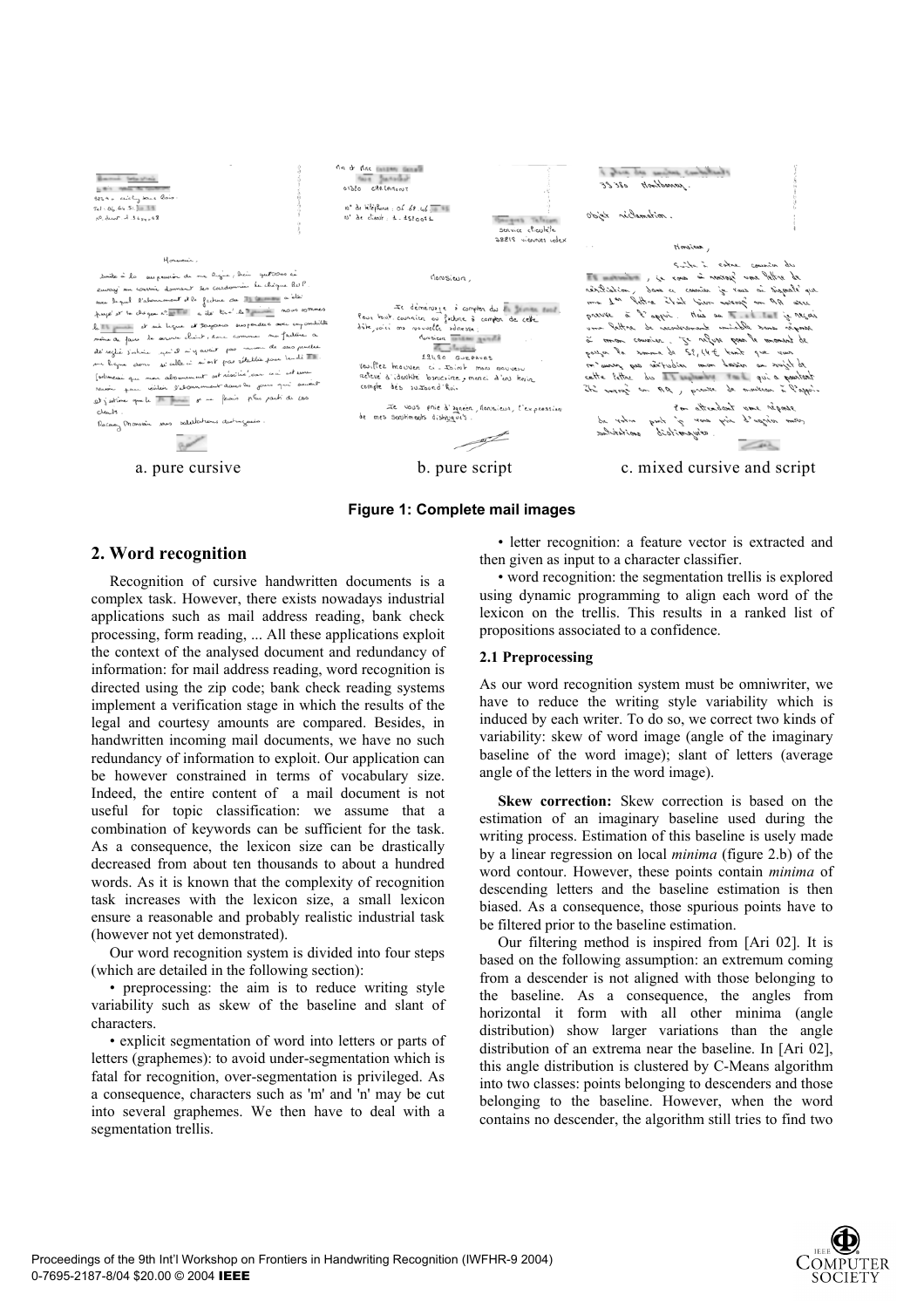clusters which will result in a wrong labeling of some points. To avoid this problem, spurious points are filtered as follows:

• for each point, compute the orientation of all segments containing it (figure 2.c), and sort this list.

• for each list, compute the difference between two consecutive angles. The list of differences can be evaluated using the median.

• get the highest median. Remove the corresponding point from the list if the median is greater than a threshold (experimentally determined).

• branch to first step until no points are removed.

A linear regression is performed on the remaining points to estimate the baseline skew of the word image. The skew is then corrected using a rotation (figure 2.d).



**Figure 2: skew correction process** 

**Slant correction:** Word slant correction is done using a commonly used method described in detail in [Kim 94]. The chaincode using Freeman encoding is first extracted from the word image. Second step is the computation of the average slant angle  $\alpha$  (from vertical) using the Ι

following formula:  $\alpha = \tan^{-1} \left( \frac{n_1 - n_3}{n_1 + n_2 + n_3} \right)$  $\overline{\phantom{a}}$ ∖  $-1 \begin{pmatrix} n_1 - n_2 \end{pmatrix}$  $1 + n_2 + n_3$  $\alpha = \tan^{-1} \left( \frac{n_1 - n_3}{n_1 + n_2 + n_3} \right)$ 

where n<sub>i</sub> is the number of freeman direction "i" contained in the chaincode.

J

The word image is then corrected using a shearing transform in order to preserve the corrected baseline.

### **2.2 Segmentation into graphemes**

Now that variability in the writing style is reduced, the next main stage in our word recognition system is the segmentation of the word image into graphemes. The aim of this segmentation is to disjoint all letters in the word in order to use a letter classifier. As a consequence, if a segmentation point is missed (under segmentation) (i.e. two letters are still connected after the segmentation process), it will be nearly impossible to correctly recognize the word. In order to avoid cases of under segmentation, over segmentation must be privileged, and then letters may be divided into many graphemes. So many graphemes must be grouped to recognize letters. Such graphemes are denoted "graphemes of level N", where N is the number of graphemes that have been grouped. This imposed the use of a segmentation trellis. Its exploration will be discussed later.

Segmentation of the word image into graphemes is performed using local extrema of the word contour. First the chaincode of the word is extracted and splited into upper and lower contour. Then, local mimina (respectively maxima) are extracted from the upper contour (respectively lower contour). All these points are potential segmentation points. For each point, a segmentation path is built. This path is vertical and must reach another external contour point. If an occlusion is encountered, the segmentation path is invalid and the corresponding point is removed from the list. This filtering ensures that each segmentation point splits the image in two parts at most.

$$
\mathcal{H}\mathit{el}_\text{L} \mathit{l}_\text{L} \alpha \mathit{h}_\text{O} n
$$

# **Figure 3: segmentation of the french "resiliation" into graphemes**

#### **2.3 Letter recognition**

In order to recognize the word image, we first need to recognize characters. The previous segmentation stage has built a segmentation trellis which contains graphemes of different levels. Each grapheme has to be submitted to a character classifier which provides character hypothesis coupled with a confidence value. The character recognition is subdivided into the two following stages:

**Feature extraction:** the feature set we use to describe the shape of a grapheme is inspired from [Kim 94]. The image is splited according to a 4x4 grid. For each cell, the chaincode is extracted and one builds the histogram of the 8 directions. This histogram is normalized by the chaincode length. This results in a 128-feature vector.

**Letter recognition:** The recognition process is performed by a multilayer perceptron (MLP) which has the following topology: 128 inputs, 200 neurons on the hidden layer, 26 outputs corresponding to the a-z letters.

At the end of this stage, the segmentation trellis is thus made up of a list of letter hypothesis associated with confidence value, for each grapheme in the trellis.

#### **2.4 Word recognition**

As letters in the word image may (or not) be segmented into several graphemes, word recognition is performed using dynamic programming. Each word contained in a specified lexicon is aligned on the trellis. The best path in this trellis is extracted and the confidence for the word is the product of the letter confidences along this path. While repeating this process for each entry in the lexicon, one obtains a ranked list of solutions.

#### **2.5 Training**

To train our recognition system, one just has to train the MLP for the letter recognition. However, its training requires a labelled letter database. To build such a realistic database, letters must be extracted from real word

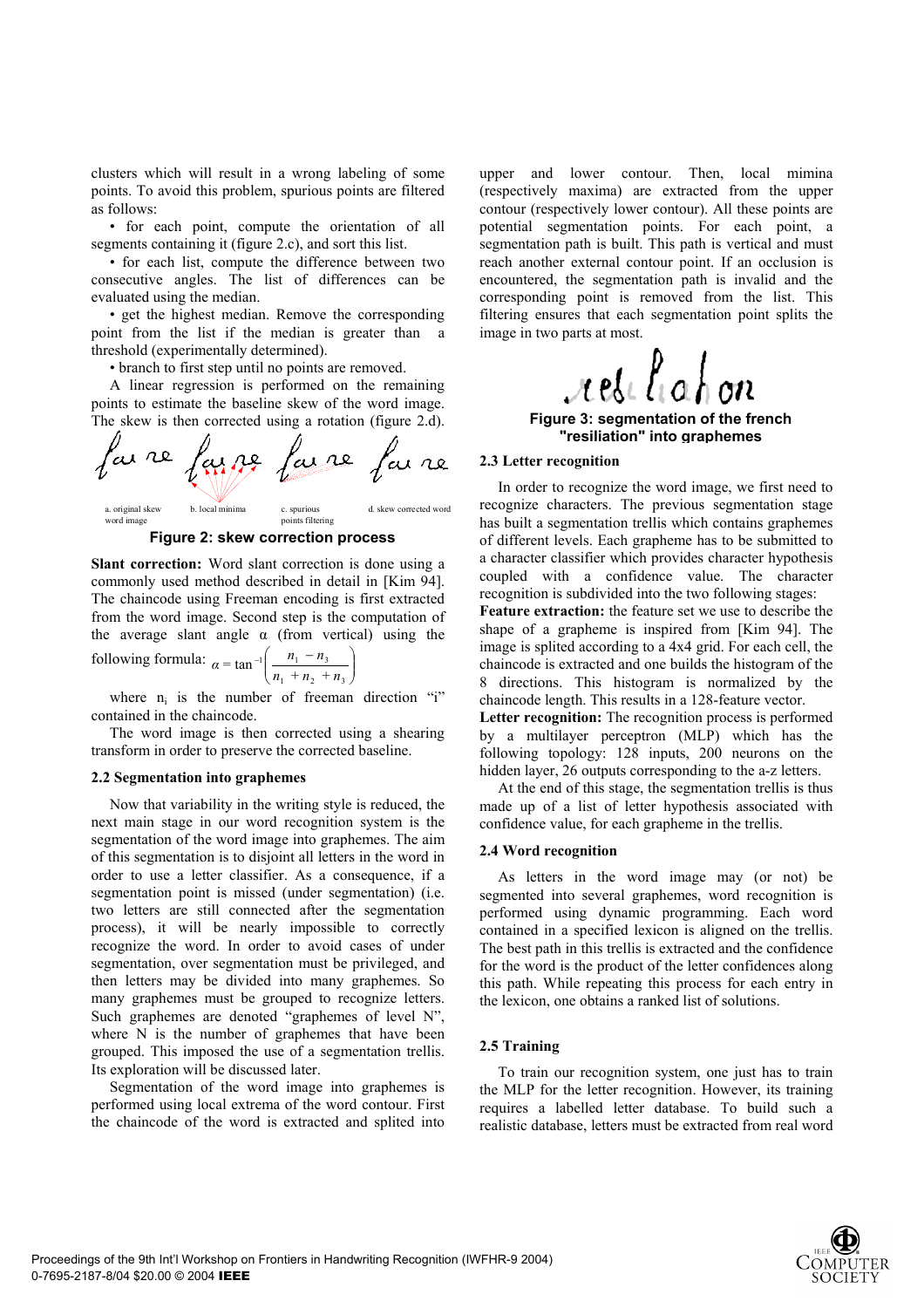images, mainly because the ligature between letters may seriously transform letter shapes. If a human operator manually segments word into letters and extract them, letter samples may be far from the result of a segmentation procedure. To avoid this problem, a labelling system may segment word images and let the operator group graphems together to build letters and label them. However this is a boring and time consuming task. As it is simpler to label word images, we have developed an automatic process for letter labelling from word images (see Figure 4).



**Figure 4: automatic labelled letters database creation** 

The word recognition process used here differs in two points with the one described earlier: (i) the lexicon used here contains only one entry: the word label; (ii) the letter recognizer has been replaced by a KNN classifier (which does not need a training stage).

Once the recognition process is done, letters are extracted along the best path in the trellis. While repeating this procedure on the entire word database, a new labelled letter database is created. This new database can be given as input to the KNN classifier and the process can be itered again.

As we are mainly interested in maximazing the word recognition rate, the letter database of each iteration is evaluated using a word test set. The one which gives the best performance is used to train the MLP, which is classically trained using back propagation [Bis 95].

# **3. Combination of contextual information**

#### **3.1 Using word context**

Letter recognition is a complex task: there are 26 classes to discriminate (lower case letters only). Even more, some couples of letters are impossible to distinguish without context (e.g. "e" and "l") because of the feature vector normalization ... (figure 5.a). However, these ambiguities can be solved using the word context, especially base lines (figure 5.b and 5.c). Thus, we will try to exploit this context to increase the performance of letter recognition.

We focus on one kind of contextual information: writing zones. On word images, three different writing zones can be distinguished [Gra 03] (figure 5.b and 5.c): ascender, descender and median zones. One useful feature set to characterize letters can be the ratio of the letter in the three different zones.



First, writing zones must be located. As our preprocessing step normalizes the skew of word images, one can made the assumption that words are written horizontally, which simplifies the writing zone detection: orientation of border lines is known (horizontal). As a consequence, it is possible to locate these zones using the horizontal projection of black pixels: the median zone contains the largest number of pixels contained in the word image. On the contrary, ascenders and descenders contain a small proportion of black pixels. Writing zones are then detected using an experimentally estimated threshold. Figure 5 shows example of writing zones.

Four classes of letters can thus be distinguished:

• median letters: those who are usually written mainly in the median part of the word ("a c e ...")

• ascender letters: letters containing an ascender part

• descender letters: letters containing a descender part

• ascender and descender letters: letters which are written along the three writing zones ("f")

Recognition is made by a MLP classifier which has as inputs the proportion of the letter in each writing zone. This neural network has the following topology: 3 input neurons, 10 neurons on the hidden layer and 4 neurons on the output one.

The last stage aims at integrating the results of the previous classification in our word recognition process. This is described in section 3.3.

#### **3.2** *a priori* **knowledge**

The grapheme segmentation method described in section 2.2 is designed to over-segment letters. For example, an "m" is usually divided into five parts. On the contrary, an "i" is rarely segmented. One has highlighted here the fact that letters are not equiprobably distributed over all the segmentation levels (see figure 6). This a priori knowledge can be used to improve the recognition.

Statistics about these distributions are collected on the letter database and then reinjected in the recognition process, as described in the next section.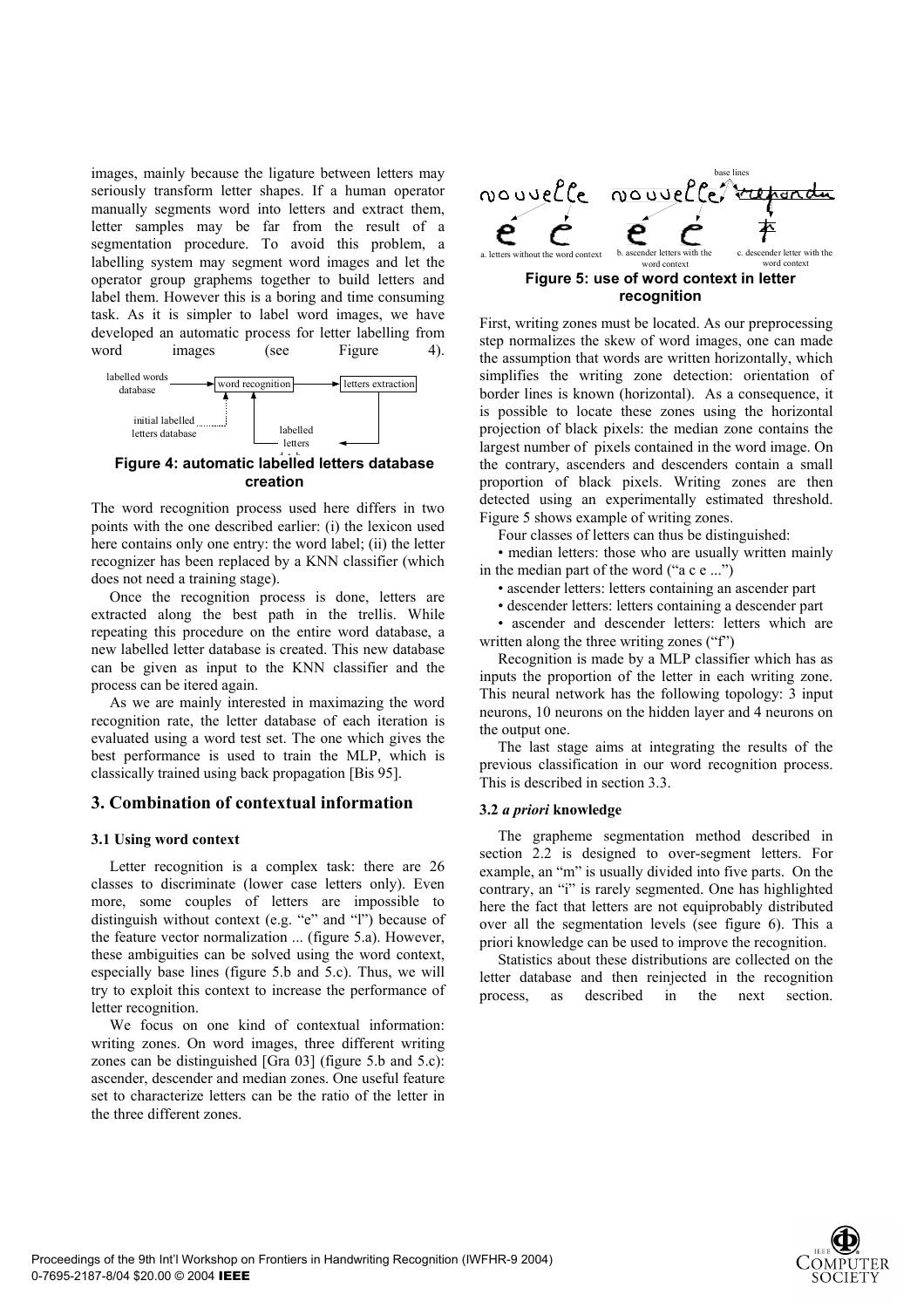

#### **Figure 6: Number of graphemes produce**

#### **3.3 Combination**

Now that different contextual information are extracted from letters, they must be combined [Oud 03].

We introduce now some notations. Let G be the grapheme image, C a character, S the shape class of C ("m" for median, "b" for ascender, "j" for descender and "f" for ascender and descender shapes) and Sl a segmentation level.

The information we want to combine are:

• the output of the letter classifier:  $P(C/G)$ 

• the output of the contextual classifier:  $P(S/G)$ 

• the *a priori* knowledge about the segmentation level:  $P(C / SI)$ 

For each grapheme image G, the score of the letter hypothesis  $L P(L/G,SI)$  can be expressed as follows:

$$
P(L/G, SI) = \sum_{C = 'a'}^{'} \sum_{S = m,b,j,f} P(L/C, S) P(C, S/G, SI) \quad (1)
$$

In equation (1),  $P(L/C, S)$  is the confusion probability between a letter hypothesis L and letter C with the shape S. This factor can be rewritten as follows:

$$
P(L/C, S) = \frac{P(L)P(C, S/L)}{P(C, S)}
$$

assuming C and S are independant conditional to  $L$ 

$$
=\frac{P(L)P(C/L)P(S/L)}{P(C)P(S)} = \frac{P(L/C)P(L/S)}{P(L)} \quad (2)
$$

Using this result in equation (1), we obtain:

$$
P(L / G, SI) = \frac{1}{P(L)} \sum_{C = 'a'S = m,b,j,f}^{'} P(L / C) P(L / S) P(C, S / G, SI)
$$
  
= 
$$
\frac{1}{P(L)} \sum_{C = 'a'}^{'} P(L / C) P(C / G, SI)^* \sum_{S = m,b,j,f} P(L / S) P(S / G, SI)
$$

Considering G and Sl independent conditional to C and to S, we obtain:

$$
P(L/G, SI) = \frac{1}{P(L)} \sum_{C = 'a'}^{'} \frac{P(L/C)P(C/G)P(C'SI)}{P(C)}
$$
  
\* 
$$
\sum_{S = m,b,j,f} \frac{P(L/S)P(S/G)P(S/SI)}{P(S)}
$$

Assuming that there is no confusion between L and  $C(P(C/L)=0$  *if*  $L \neq C$ , that each letter has only one shape class (see section 3.1) and that C and S are equiprobable, we obtain:

 $P(L/G, SI) \approx P(L/G)P(L/SI)P(S/G)P(S/SI)$ 

As one can see, the combination of our different informations can be computed by multiplying them.





#### **Figure 7: word recognition process using contextual information**

### 4. Experimental results

A labelled word image database has been extracted from incoming mail documents. It contains about 5000 word images written by 500 writers. The database has been split into two parts: training set (about 4500 images from 450 writers) used for the MLPs training and test set (about 500 images from 50 unknown writers)

The lexicon generated by our labelled word database contains about 1 400 words. In order to evaluate the performance of our recognition process, different lexicon sizes must be used. To simulate a lexicon of size N from the original one, each word is recognized using a randomly generated lexicon containing the label of the word to recognize, completed by N-1 words randomly chosen from the original lexicon.

Figure 8 gives letter recognition rates with and without information combination. As expected, the word context improves letter recognition performances (about 2%). However, information about segmentation has no consequence on letter recognition rates. We will see below that these two informations are useful for the word recognition.

Table 1 presents the results obtained on training and testing sets of the word recognition process with and without contextual information using various lexicon sizes. As one can see, the use of contextual information improves significantly word recognition rates. Moreover, better improvements are observed with larger lexicon. Indeed, large lexicon disambiguation requires more information to discriminate word hypothesis since distance between two words among thousand tend to become smaller than distance between 2 words among 10.